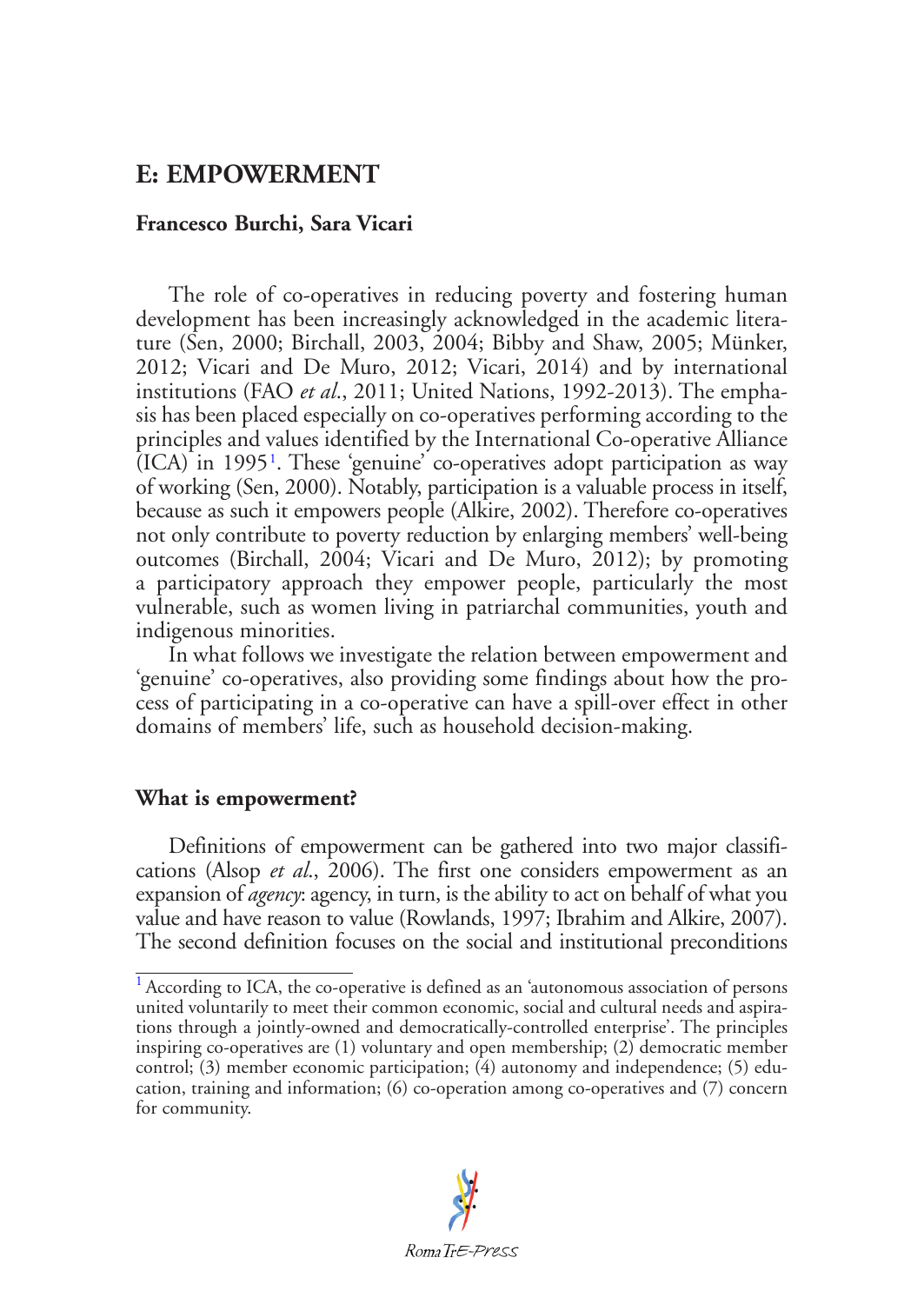required to exert agency (Narayan, 2002; Alsop and Heinsohn, 2005). This is the approach followed by the World Bank in the 2000-2001 World Development report where empowerment is defined as a process of 'enhancing the capacity of poor people to influence the state institutions that affect their lives, by strengthening their participation in political processes and local decision-making.' Similarly, Narayan (2002) defines empowerment as an 'expansion of assets and capabilities of poor people to participate in, negotiate with, influence, control and hold accountable institutions that affect their lives. She develops this framework mainly into two blocks: institutional climate and social political structures (to build the opportunity structure); and poor people's individual assets and capabilities and poor people's collective assets and capabilities (to build agency). In this approach, empowerment is a product of the interaction of these two blocks, while in the approach followed by Ibrahim and Alkire, empowerment is exclusively considered as an expansion of individual agency. Certainly, the institutional context where the choice is made and the power is wielded is extremely important, and concerning this, Ibrahim and Alkire (2007) agree that 'clearly a process of empowerment is incomplete unless it attends to people's abilities to act, the institutional structure, and the various non-institutional changes that are instrumental to increase agency.'

## **Empowerment and co-operatives**

Considering empowerment of members as a dynamic and multi-domain process, participation in a co-operative may be considered the manifestation of agency in a particular domain, that is, the one of participation in collective actions. While the existence of this kind of agency could be considered as a precondition for a genuine co-operative, co-operative behaviour can foster changes in the power dynamics and could have a strong impact on the relational and individual dimensions of members' life. Here Rowlands (1997: 115) pointed out the existence of a circular inter-relationship: 'participation in the group may feed the process of a personal empowerment, and vice-versa.'

Indeed, genuine co-operatives, as participatory enterprises, have the potential to activate democratic processes, involving more people in social-choice formation (Hill, 2005). It follows that genuine co-operatives can contribute strongly to the spread of new knowledge, values and processes and bring about the meaningful empowerment of groups usually relegated to subordinate positions, such as small-scale farmers and, above

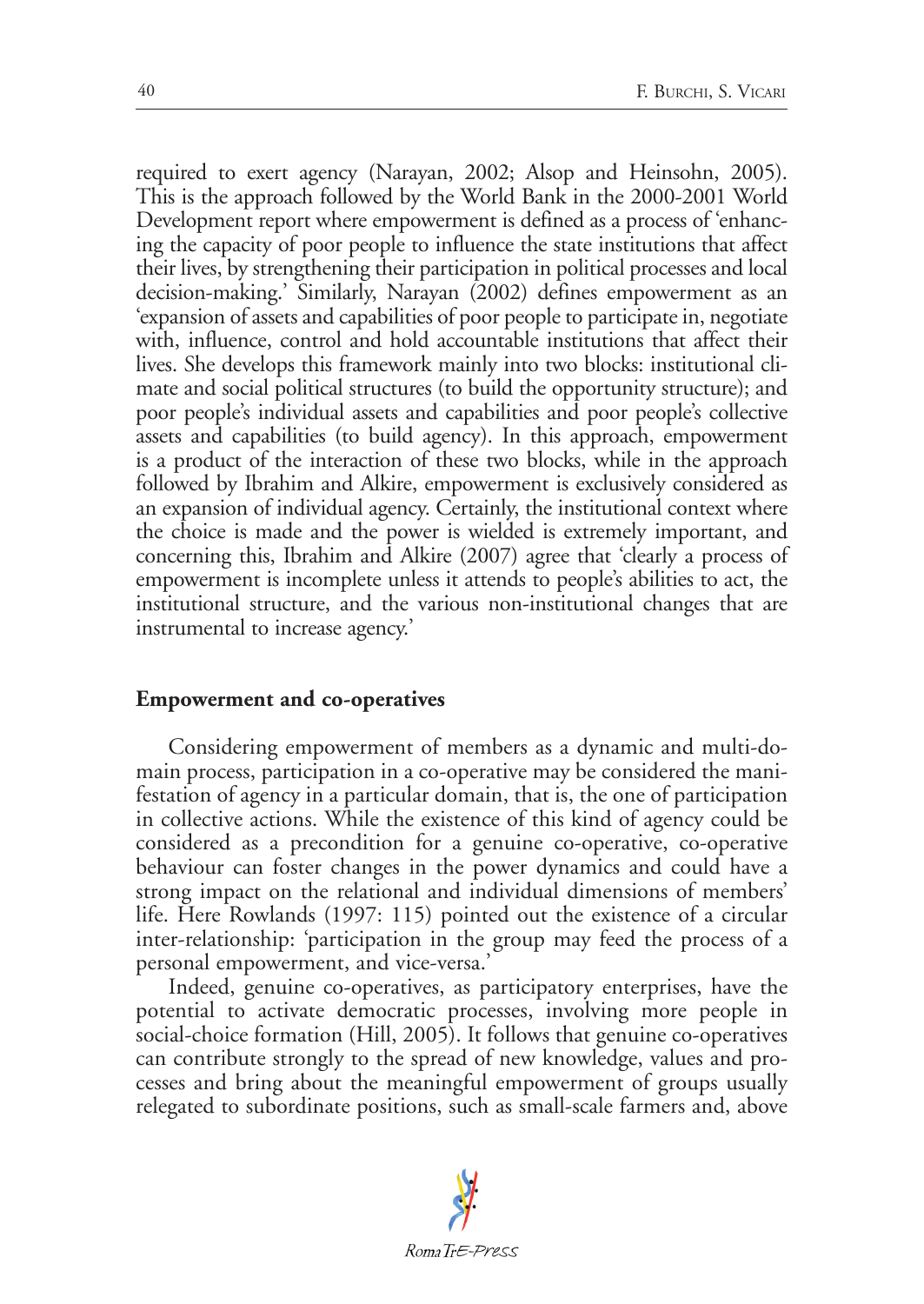all, women in rural areas. In this way, participation in co-operatives can contribute to widening human choices and foster more equal gender relations, helping both women and men to exercise their human agency. More specifically, in patriarchal contexts, co-operative membership may contribute to increasing women's self-confidence and self-determination and their ability to make independent choices, enabling them to pursue what they value and have reason to value, not only in the workplace, but more generally, in multiple domains of their lives (Ibrahim and Alkire, 2007; Alkire, 2009), such as household decision-making (Burchi and Vicari, 2014).

However in order for this to happen, it is fundamental to examine how the co-operative operates. On this topic, Mayoux (1992, 1993, 1995) points out that co-operatives do not automatically operate in favour of more gender-balanced relations: they can contribute to it only if they are able to challenge power structures and the unequal division of labour, which are usually transmitted across generations. She stresses the importance of addressing gender-sensitive topics such as reproductive issues or the division of labour through ad hoc training programmes in order to enable the co-operative to work effectively towards gender equality. Not surprisingly, the scant literature on the topic shows that women are still insufficiently represented in co-operatives, in terms of membership or as employees and leaders, being constrained by more limited access than men to assets and education as well as by cultural perceptions adverse to gender equality (Majurin, 2012; Rawlings and Shaw, 2013).

#### **Empowerment in household decision-making**

So far, few academic articles and reports have looked at the role that co-operatives could play in empowering vulnerable groups and improving women's life conditions. Among the notable exceptions, the study of Burchi and Vicari (2014) analysed the specific effect that being a member of a co-operative, where women and men have the same opportunity to participate actively, has on people's capability to participate in household decision-making and on gender equality within the household. The authors' hypothesis is that a process of democratisation activated in the workplace through the co-operative enterprise may then be transferred to the household. This relationship was tested empirically in some communities of one of the poorest States of Brazil, Maranhao. More precisely, the assumption is that greater participation by all household members in decision-making and more balanced decision-making between partners may result from a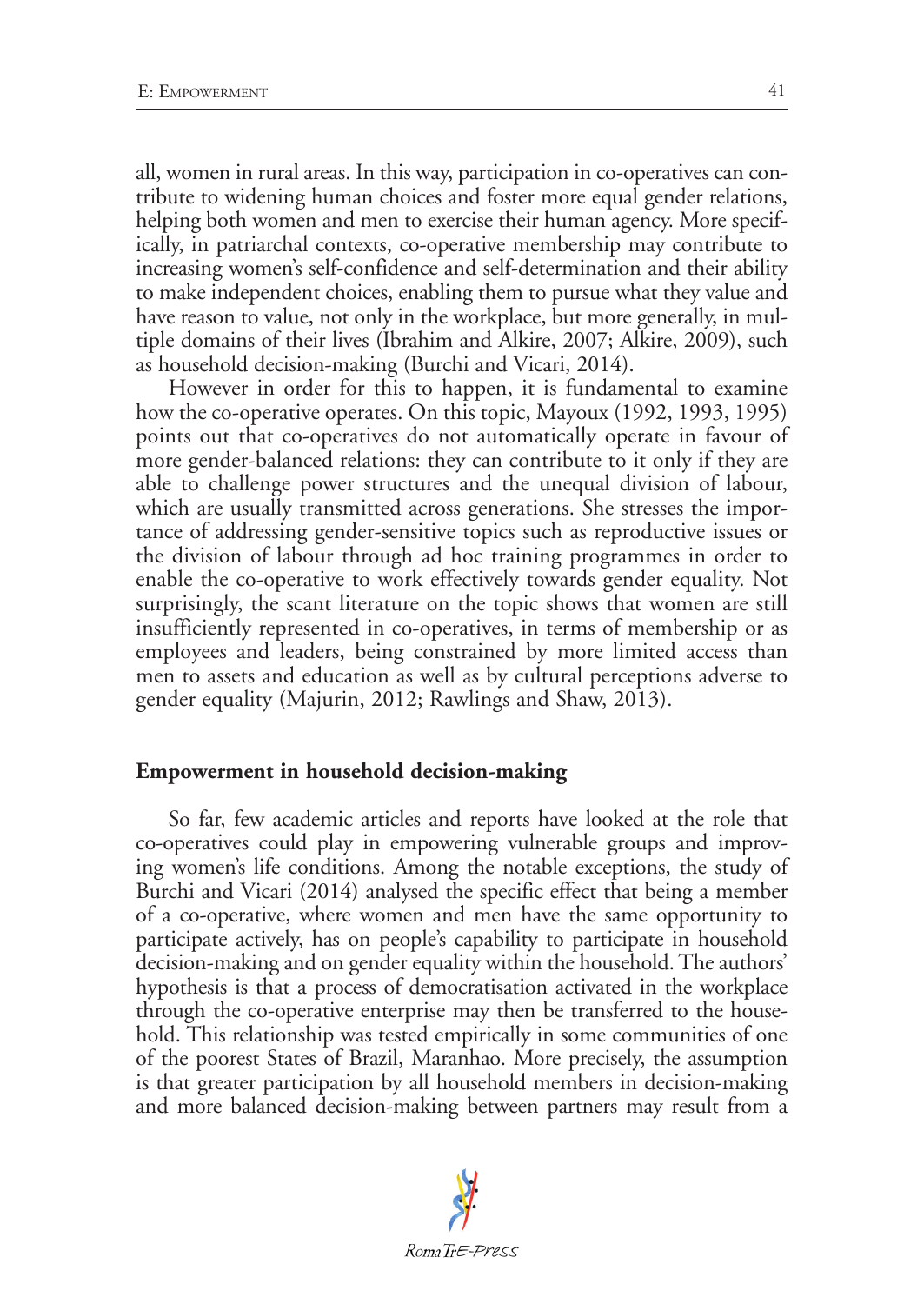greater demand by women for democracy and equality as a consequence of participatory dynamics experienced in the co-operative, greater openness on the part of male co-operative members to share decisions with their partner, or a mix of these two reasons. Findings obtained through quantitative and qualitative methods showed that indeed members of the co-operative have a statistically significant higher capability to participate in decision-making and share decisions with their partners in the life domains of health, household expenditures and tasks at work than other people living in the same communities but not participating in the co-operative (control group).

### **Conclusions**

Co-operatives, democratic and participatory enterprises can contribute to empowering and giving a voice to the poor and to other marginalised groups, being a means of collective human agency as individuals come together to pursue goals that they value and have reason to value. Co-operatives that open their doors to women and other marginalised groups have the potential to transform societies, changing social power dynamics and activating co-operative behaviours that can be transferred to other people's domains, such as household decision-making.

Policy makers should therefore promote the enabling environment for co-operatives to flourish and contribute to the effort of reducing poverty and empowering communities. Moreover, policy makers should focus on removing obstacles that prevent women's and other marginalised groups' effective participation in co-operatives. This way co-operatives could play a role in improving the relative status of women and therefore ensure more balanced gender relations, especially in highly patriarchal societies.

#### **References**

Alkire S., (2002), *Valuing Freedoms*, New York: Oxford University Press.

- Alkire S., (2009), *Concepts and Measures of Agency*, OPHI Working Paper no. 9, Oxford: University of Oxford.
- Alsop R., Heinsohn N., (2005), *Measuring Empowerment in Practice: Structuring Analysis and Framing Indicators*, Policy Research Working Paper, Washington, DC: World Bank.
- Alsop R., Bertelsen M., Holland J., (2006), *Empowerment in Practice From Analysis to Implementation*, Washington, DC: World Bank.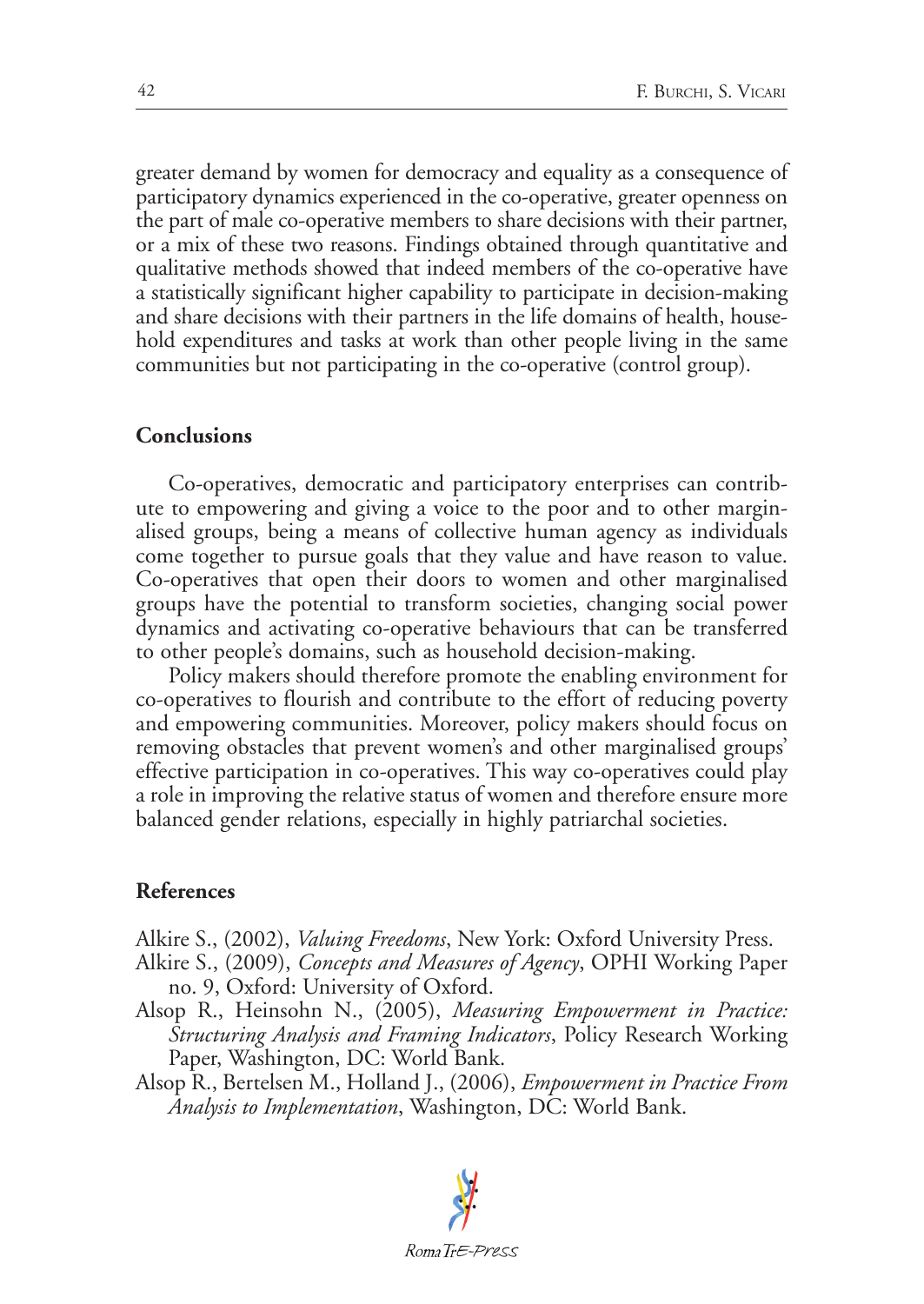- Bibby A., Shaw L., (2005), *Making a Difference: Co-operative Solutions to Global Poverty*, Manchester: United Kingdom Co-operative College.
- Birchall J., (2003), *Rediscovering the Co-operative Advantage. Poverty Reduction through Self-Help*, Geneva: ILO.
- Birchall J., (2004), *Co-operatives and the Millennium Development Goals*, Geneva: ILO.
- Burchi F., Vicari S., (2014), 'To be or not to be a member of a primary co-operative in Brazil: any difference in household decision-making and gender equality?,' *Oxford Development Studies*, 42(3), pp. 343-364.
- FAO, IFAD, WFP, (2011), *Agricultural co-operatives: paving the way for food security and rural development*, Factsheet Rome, <[http://www.fao.](http://www.fao.org/docrep/016/ap088e/ap088e00.pdf) [org/docrep/016/ap088e/ap088e00.pdf](http://www.fao.org/docrep/016/ap088e/ap088e00.pdf)> [accessed on 25 Mar. 2016].
- Hill M., (2005), 'Development as empowerment,' in B. Agarwal, J. Humphries, I. Robeyns, eds., *Amartya Sen's Work and Ideas: a Gender Perspective*, New York: Routledge, pp. 119-138.
- Ibrahim S., Alkire S., (2007), 'Agency and empowerment: a proposal for internationally comparable indicators,' *Oxford Development Studies*, 35(4), pp. 379-403.
- ICA, (1995), 'The international co-operative alliance statement on cooperative identity,' *Review of International Co-operation*, 88(3), pp. 3-4.
- Majurin E., (2012), *How Women Fare in East Africa Co-operatives: The Case of Kenya, Tanzania and Uganda*, Dar Es Salaam: ILO.
- Mayoux L., (1992), 'From idealism to realism: women, feminism and empowerment in Nicaraguan tailoring co-operatives,' *Development and Change*, 2, pp. 91-114.
- Mayoux L., (1993), 'Integration is not enough: gender inequality and empowerment in Nicaraguan agricultural co-operatives,' *Development Policy Review*, 11, pp. 67-89.
- Mayoux L., (1995), 'Alternative vision or Utopian fantasy?: co-operation, empowerment and women's co-operative development in India,' *Journal of International Development*, 7, pp. 221-228.
- Münkner H.H., (2012), 'Co-operation as a remedy in times of crisis. Agricultural co-operatives in the world. Their roles for rural development and poverty reduction,' *Marburg Studies on Co-operation and Co-operatives*, 58.
- Narayan D., (2002), *Empowerment and Poverty Reduction. A Sourcebook*, Washington, DC: World Bank.
- Rawlings B., Shaw L., (2013), 'A continuing challenge: women and leadership in co-operatives,' paper presented at the ICA Research Conference, Cyprus.
- Rowlands J., (1997), *Questioning Empowerment*, Oxford: Oxfam.